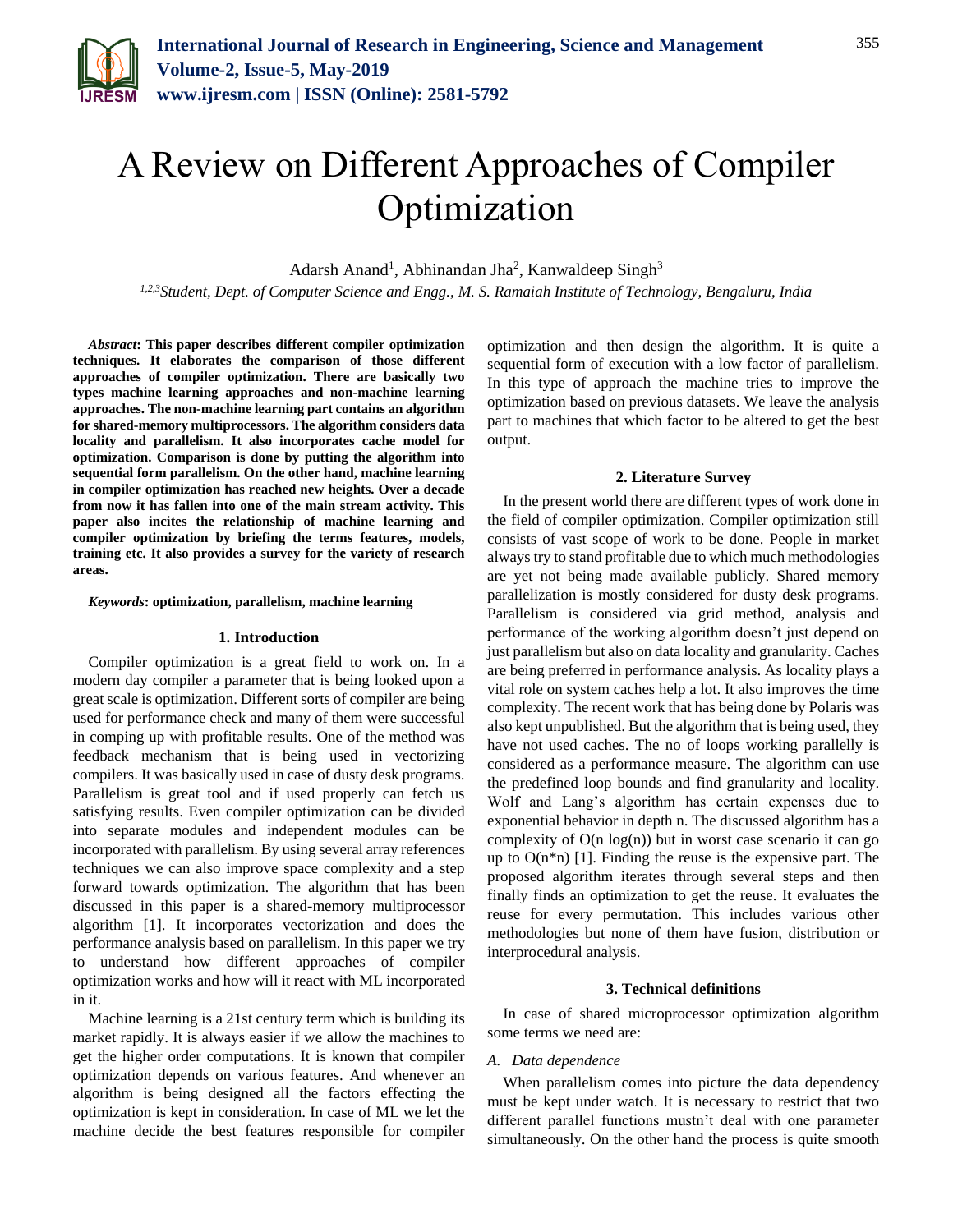

if the functions are independent on dealing with parameters. If we see in comparison with sequential model of programming the dependency is quite less after including parallelism [1].

# *B. Sources of Data Reuse*

Data is power and why not make an optimum use if possible. Sometimes multiple arrays refer the same memory unit. If a particular set of data has to be considered for several different modules then instead of including it all of them and increasing the space-complexity we can have single array reference and multi array reference. Sometimes same array access different locality it comes under spatial locality while temporal locality means accessing the same memory unit with same or different arrays [1].

# *C. Feature Engineering*

In a ML model the output is predicted based on the previous input. So, it is very important to select the feature carefully. The better the feature selection the better is the final prediction. The feature can be of different data types but while it is fed into a ML model it must be compatible. Generally standard models use numerical or boolean values, as it is proper for evaluation. Sometimes even after selecting the features they are not scalable together. A term feature scaling helps us to handle that situation. The process of feature selection and tuning is referred to as feature engineering. This process may need to iteratively perform multiple times to find a set of high-quality features [2].

# *D. Training a Model (Learning)*

In this stage the ML model is trained with the training dataset. It plays a vital role in getting a better prediction. A good diverse dataset is the main component to complete this procedure [2].

# **4. Discussion**

The parallelization algorithm is one of the non-machine learning approaches used for compiler optimization. It basically exploits both data locality and granularity of parallelism. The main component is driver which works in a top-down approach recursively. It means if any node has to be visited it's predecessor has to be visited first. Initially all the nodes are marked unvisited and then procedures are being called incorporated with parallelism. Parallelizer introduces parallelism, by using various transformations. If that doesn't happen further steps are taken. Driver handles interprocedural loop transformations.

Loop permutation is applied for locality and optimization. Target to use the inner loops more effectively. The algorithm performs the following four steps:

- It introduces both the two different types of localization based on space and temporal use which is being exhibited by array references.
- Whenever there is algorithm there must be cost optimization. In this algorithm the parameter taken for measurement is the magnitude of no of lines of cache.
- It finds all the combinations by which the cost complexity can be reduced i.e. no of lines of cache accessed can be reduced.
- It also incorporates parallelism as a functionality of the outer loop. It maintains locality in every processor. The total overhead is divided among all the components.

Reference Group algorithm tries to reduce the overhead due to the no of lines of cache. It finds reference with group related spatial and temporal locality. If the subscript is independent of the variable, then only one cache line is enough for all iterations. If the subscript depends on the variable then for every iteration, we need a new cache line which increases overheads.

This is quite the roll if we look at non-ML techniques. We should change the paradigm.

If we change our lens for ML techniques, then there are several other ways in which we will achieve the optimization. The two basic approaches of learning are supervised and unsupervised.

In supervised we have certain parameters and the domain very specific. The iterations and transformations are deterministic. It is generally under fully-observable environment. In case of unsupervised learning the transitions are not deterministic. The machine explores different states on its own.

|            | INPUT: $n$ is a procedure or call node in the $G_{ac}$ , loop nodes are handled within <i>Driver</i>               |
|------------|--------------------------------------------------------------------------------------------------------------------|
| ALGORITHM: |                                                                                                                    |
|            | procedure $\text{Driver}(n)$                                                                                       |
|            | <b>if</b> $n$ is a procedure and any predecessor of $n$ is not visited <b>return</b>                               |
|            | mark <i>n</i> visited                                                                                              |
|            | if $n$ is a procedure and all predecessors of $n$ are marked <i>optimized</i> return                               |
|            | <b>if</b> <i>n</i> is a call node to procedure <i>p</i> <b>Driver</b> ( <i>p</i> ) {skip over call nodes}          |
|            | <b>if</b> $n$ is a procedure node                                                                                  |
|            | partition the outer loops nodes $\mathcal{L} = \{l_1, \ldots, l_k\}$ of <i>n</i> into sets of adjacent outer loops |
|            | $\mathcal{R}_i = \{\{l_1, \ldots, l_i\}, \ldots, \{l_r, \ldots, l_k\}\}\$                                          |
|            | forall i Parallelize( $\mathcal{R}_i$ )                                                                            |
|            | forall $l_k$                                                                                                       |
|            | <b>if</b> $l_k$ now contains a parallel loop                                                                       |
|            | mark it and call nodes nested within the parallel loop <i>optimized</i> and visited                                |
|            | <b>forall</b> s, call nodes nested in $l_k$ not surrounded by a parallel loop <b>Driver</b> (s)                    |
|            | endforall                                                                                                          |
| endif      |                                                                                                                    |

Fig. 1. Driver for parallelization algorithm

Some of the basic techniques of supervised learning are regression and classification are given in Table 1. There are several types of regression such as linear, logistic etc.

Even Classification is helpful if there is binary or boolean output. If the dataset is very large then random forest classification perhaps.

# *A. Linear Regression applied on a dataset*

Regression is actually curve fitting and it is necessary to keep in check that the curve doesn't overfit in case of logistic regression and polynomial regression [3].

In classification [4] K-means classification is the most famous method, but it covers only a range of problems. It may be fast and effective but it actually doesn't get trained. It just finds the K nearest neighbors by using Euclidean Distance as parameter. There can be other parameters which can be helpful in some problems but it only takes the distance. This means that the algorithm is not robust to noisy training data and could choose an ill-suited training program as the prediction.